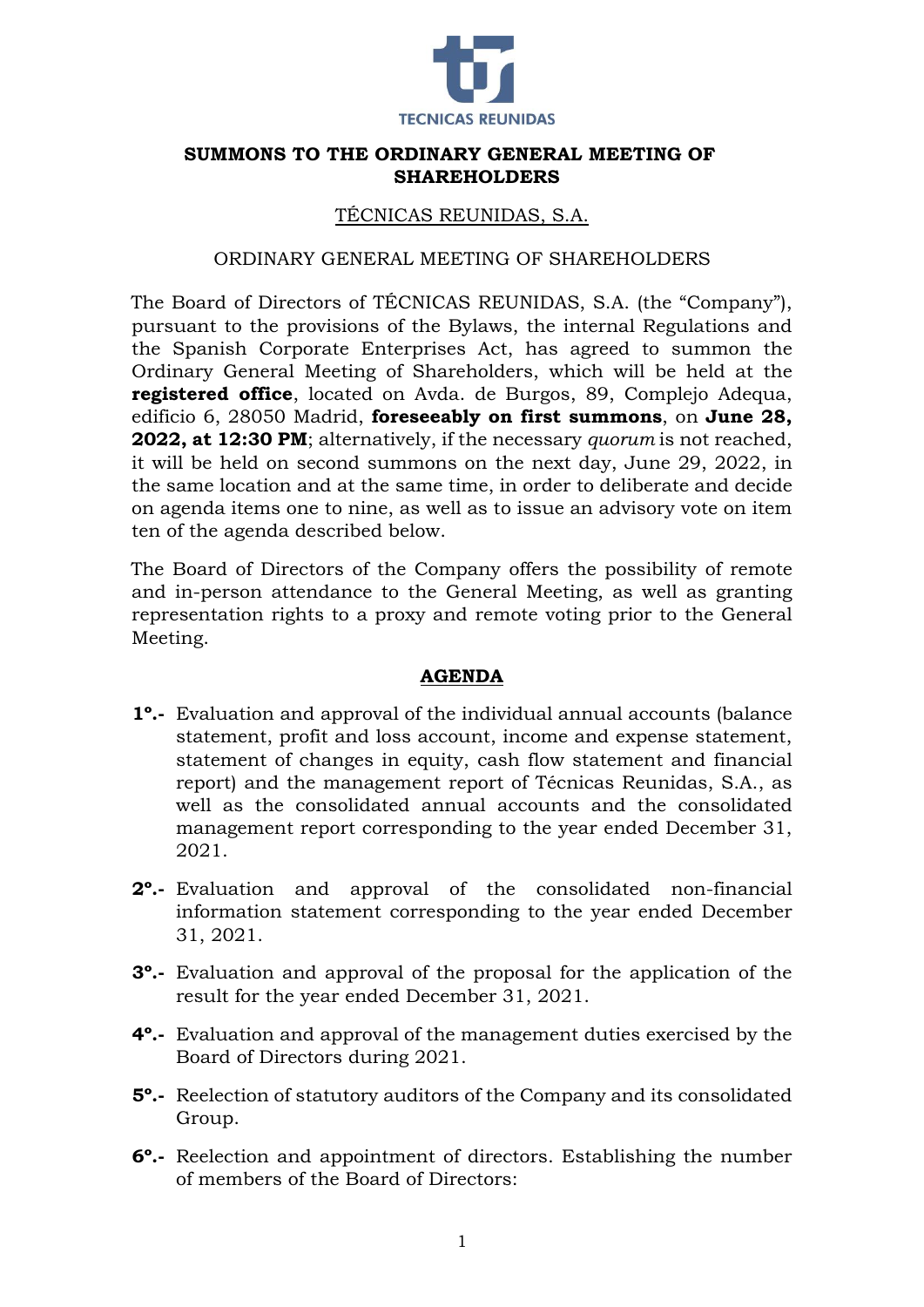

- **6.1.-** Reelection and appointment of Mr. Alfredo Bonet Baiget as Independent Director.
- **6.2.-** Reelection and appointment of Mr. José Nieto de la Cierva as Independent Director.
- **6.3.-** Appointment of Ms. Silvia Iranzo Gutiérrez as Independent Director.
- **6.4.-** Establishing the number of members of the Board of Directors of the Company as twelve.
- **7º.-** Approval of the Director Remuneration Policy.
- **8º.-** Ratification of the contracts signed with the Sociedad Estatal de Participaciones Industriales (SEPI).
- **9º.-** Delegation of powers for the entering into, remediation, inscription, interpretation, development, and execution of the agreements adopted by the General Meeting and granting of powers to execute the deposit of the annual accounts.

*ADVISORY ITEM*

**10º.-** Approval of the Annual Report on the Remuneration of Directors of the Company corresponding to year 2021.

#### *INFORMATIVE ITEM*

**11º.-** Information on the amendments to the Board of Directors Regulations approved since the last General Shareholders' Meeting.

#### **1. Annex to the summons**

Pursuant to article 519 of the Spanish Corporate Enterprises Act, article 14 of the Bylaws, and article 10 of the Board of Directors Regulations, shareholders that amount for at least three percent of the capital stock may request the publication of an annex to this Summons to the Ordinary General Meeting of Shareholders including one or more agenda items, as long as these new items are accompanied with a justification or, where applicable, a justified agreement proposal. For these purposes, the Shareholders must prove in a verifiable manner to the Company that they represent at least the aforementioned percentage of the capital stock and issue the annex and the corresponding justification or proposal through a verifiable notification to the General Secretariat of the Company, which shall be submitted to the registered office (Avda. de Burgos, 89, Complejo Adequa, edificio 6, 28050, Madrid) within five days after the publication of this summons, stating the identity of the Shareholders exercising this right and the amount of shares they hold.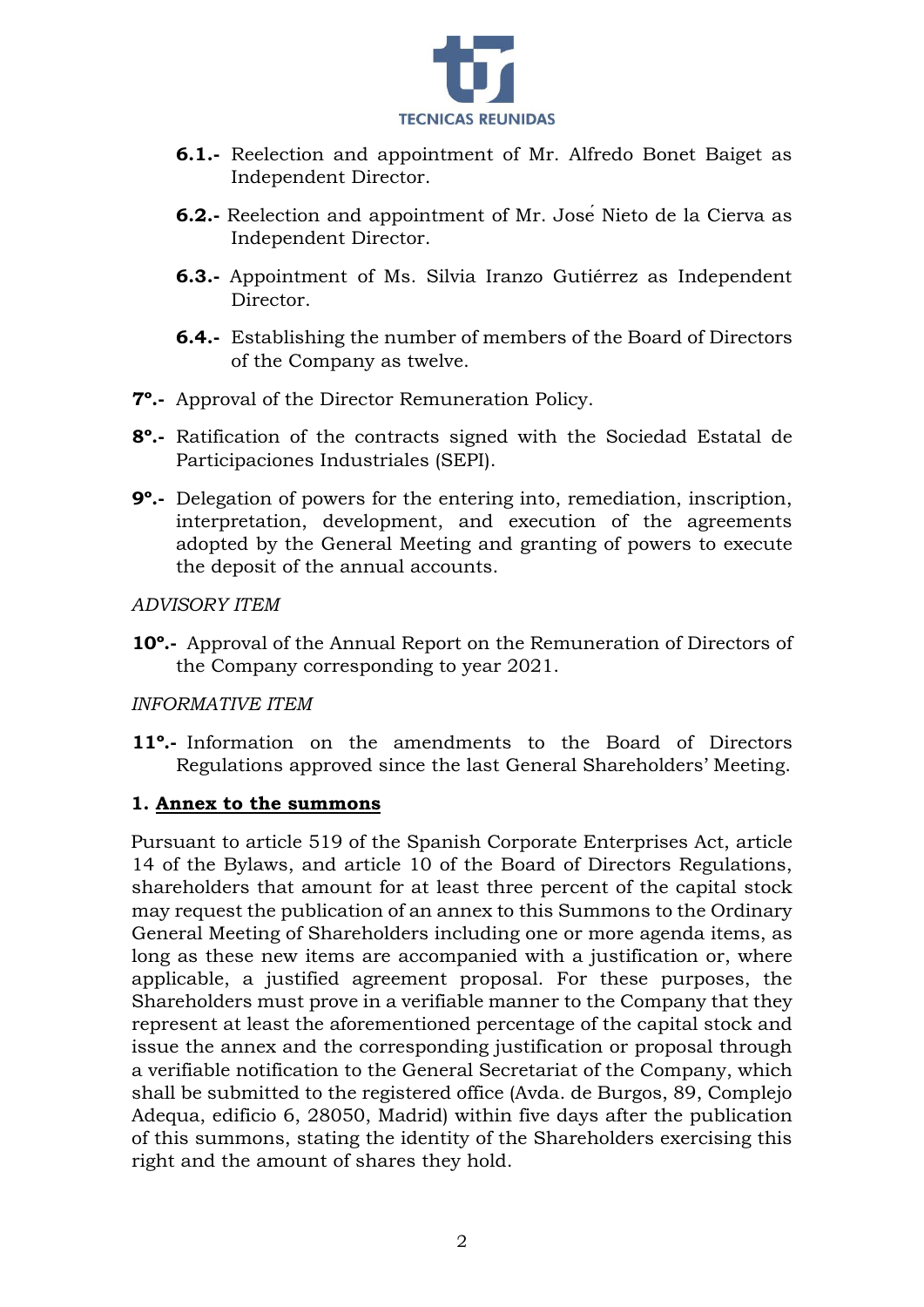

Additionally, Shareholders that hold at least three percent of the capital stock, may issue a verifiable notification to the General Secretariat of the Company submitted to the registered office within five days after the publication of this summons including agreed proposals regarding issues already included in the agenda or that should be added to the agenda, under the terms provided for in article 519.3 of the Spanish Corporate Enterprises Act, article 14 of the Bylaws, and article 10 of the General Meeting of Shareholders Regulations.

# **2. Notary Intervention at the General Shareholders' Meeting**

The Board of Directors has agreed to request the attendance of a Notary Public to write up the minutes of the Meeting, pursuant to the provisions of article 203 of the Spanish Corporate Enterprises Act regarding article 101 of the Trade Register Regulations and article 31 of the General Meeting of Shareholders Regulations.

## **3. Right to information**

In accordance with the provisions of article 518 of the Spanish Corporate Enterprises Act, from the date of publication of this summons, the Shareholders have the right to examine the documents listed below, at the registered office of the Company (Av. de Burgos, 89, Complejo Adequa, edificio 6, 28050 Madrid), from 9 AM to 2 PM and from 5 PM to 8 PM, Monday to Friday except bank holidays, or at the corporate website of the Company [\(www.tecnicasreunidas.es\)](http://www.tecnicasreunidas.es/) that will contain said documents since the publication of the summons until the date of the General Shareholders' Meeting:

- This summons notice.
- The complete text of the agreement proposals drafted by the Board of Directors corresponding to the agenda items that will be subject to the approval of the General Shareholders' Meeting, as well as, where applicable, the agreement proposals submitted by the Shareholders.
- The number of shares and voting rights on the day of the summons.
- The individual annual accounts (balance statement, profit and loss account, income and expense statement, statement of changes in equity, cash flow statement and annual account report), the management report of the Company and the report from the auditor corresponding to the year ended December 31, 2021, as well as the consolidated annual accounts, the consolidated management report of the Group and the auditor's report for the same fiscal year.
- The non-financial information statement corresponding to the year ended December 31, 2021.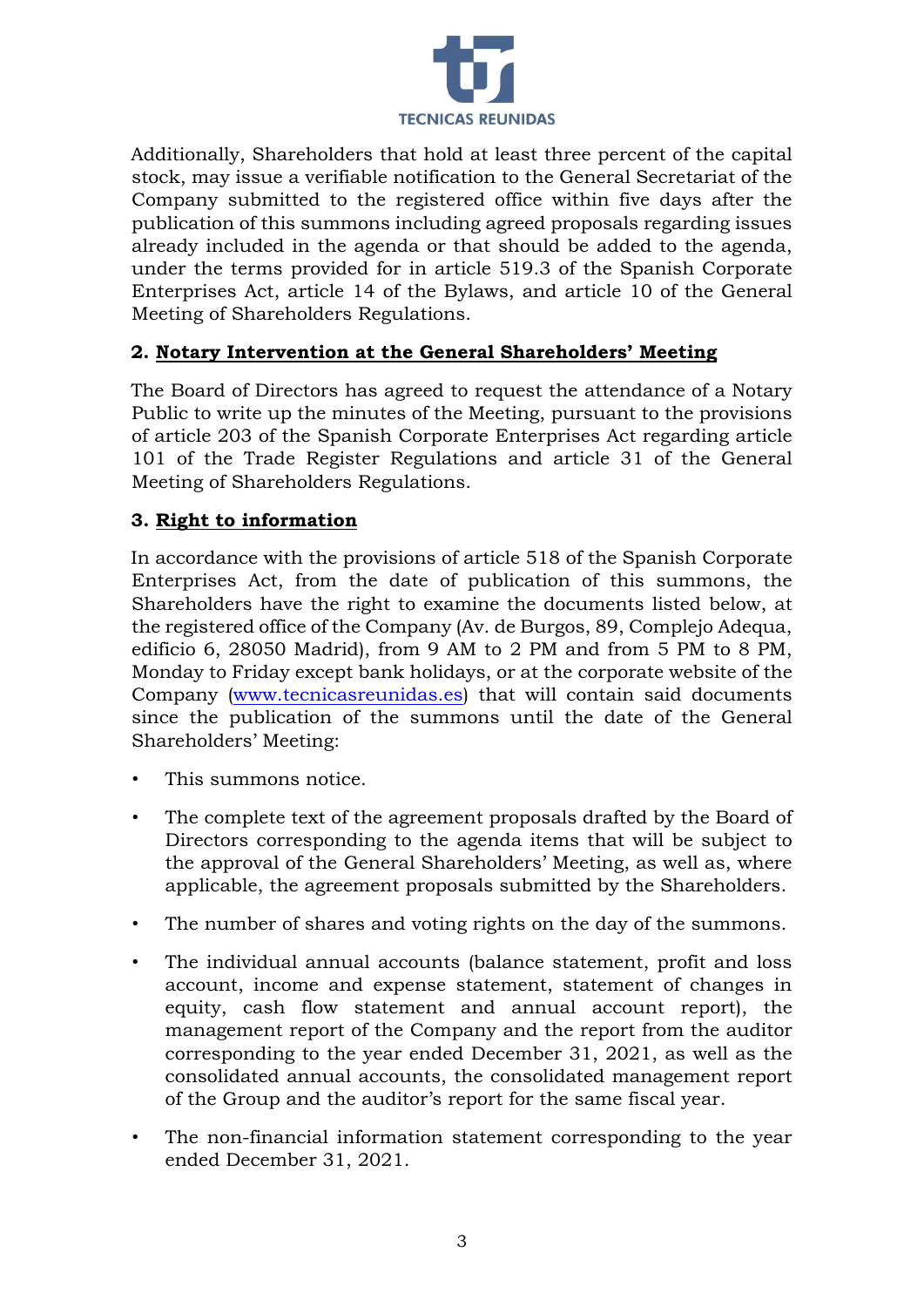

- The proposal from the Audit and Control Commission for the reelection of external auditors.
- The identity, resume, and professional category of the Directors whose appointment or reelection is submitted for the approval of the General Shareholders' Meeting and the corresponding reports and proposals.
- The Directors' Remuneration Policy, the proposal from the Board of Directors, and the Report from the Appointments and Remunerations Commission regarding the Directors' Remuneration Policy.
- The report from the Board of Directors on the modification of the Board of Directors Regulations approved in their meeting on June 29, 2021.
- The rules applicable to the delegation of powers and remote voting and the documentation required for this purpose, which includes the procedure to obtain the necessary documentation for attendance, delegation, and remote voting.
- The rules on remote attendance.
- The templates for the attendance, delegation, and remote voting documents.
- The rules on the exercise of the right to information.
- The Articles of Association in force.
- The General Meeting of Shareholders regulations in force.
- The Board of Directors Regulations in force.
- The Annual Corporate Governance Report corresponding to year 2021.
- The Annual Report on the Remuneration of Directors corresponding to year 2021.
- The Report on the Operation of the Audit and Control Commission corresponding to year 2021.
- The Report on the Operation of the Appointments and Remunerations Commission corresponding to year 2021.
- The Report on the Operation of the Management and Risk Commission corresponding to year 2021.
- The Report from the Audit and Control Commission on Related-party Transactions of year 2021.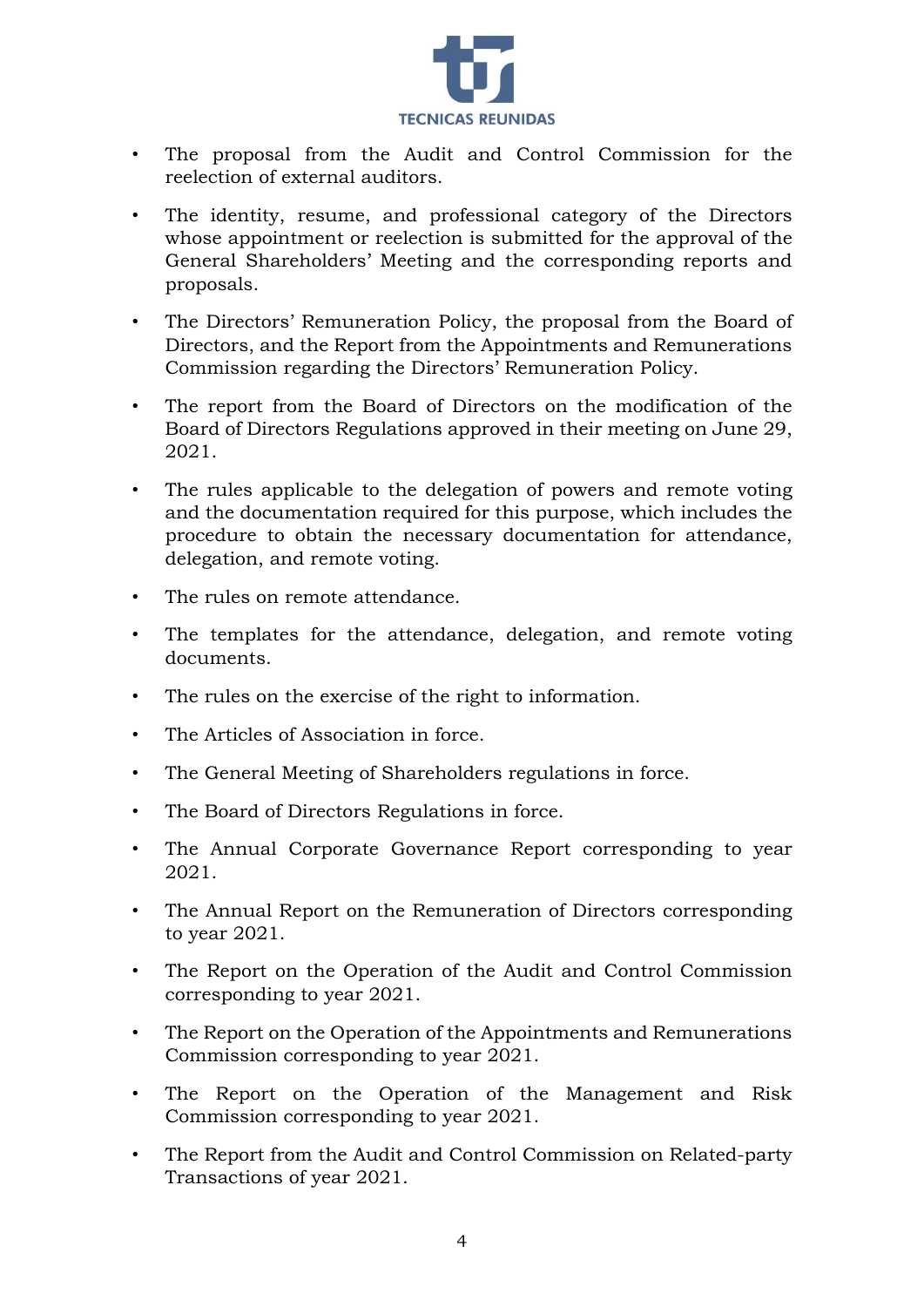

- The Report from the Audit and Control Commission on the independence of the external auditor.
- The Regulations of the Shareholders' Electronic Forum.
- The Company's Internal Rules of Conduct in the Securities Markets.
- Where applicable, any valid requests for information, clarifications, or questions submitted by the Shareholders in the exercise of their right to information and the responses provided by the directors.

Moreover, from the date of publication of this summons notice, the Shareholders have the right obtain or receive a copy free of charge of the following documents: (i) the individual annual accounts, the management report, and the report from the auditor corresponding to the year ended December 31, 2021, as well as the consolidated annual accounts, the management report of the Group, the auditor's report and the consolidated non-financial information statement for the same fiscal year, under the provisions of article 272 of the Spanish Corporate Enterprises Act; and (ii) the Directors' Remuneration Policy, the proposal of the Board of Directors in this regard, and the report on said Policy drafted by the Appointments and Remunerations Commission, in accordance with article 529 novodecies 4 of the Spanish Corporate Enterprises Act.

Documentation may be requested by delivering the request or by submitting it to the company by postal mail or similar courier service, to the General Secretariat of the Company, at Avda. de Burgos, 89, Complejo Adequa, edificio 6, 28050 Madrid, or at e-mail address *att\_acc@trsa.es*, in which case -in order to ensure the appropriate authenticity guarantees and demonstrate the identity of the Shareholder exercising their right- it shall include an advanced or recognized electronic signature, in the terms provided for in the applicable regulations, based on a recognized electronic certificate that has not been revoked and that has been issued by the Public Certification Authority of Spain (CERES) which depends on the Royal Spanish Mint (Fábrica Nacional de Moneda y Timbre - Real Casa de la Moneda [FNMT-RC]) or using an electronic ID; the Shareholder may use the username and password they will receive at their e-mail address after verifying their identity and their status as Shareholder by completing the form available on the corporate website of the Company [\(www.tecnicasreunidas.es\).](http://www.tecnicasreunidas.es/) Shareholders may also address the Shareholder Service Department at phone number (+34) 911-582-255, Monday to Friday except bank holidays, 9 AM to 2 PM, and 5 PM to 8 PM.

Until the fifth day before the expected date for the General Meeting of Shareholders, the Shareholders may request in writing to the Board of Directors any information or clarification they deem necessary, as well as ask any questions they might have regarding the issues included in the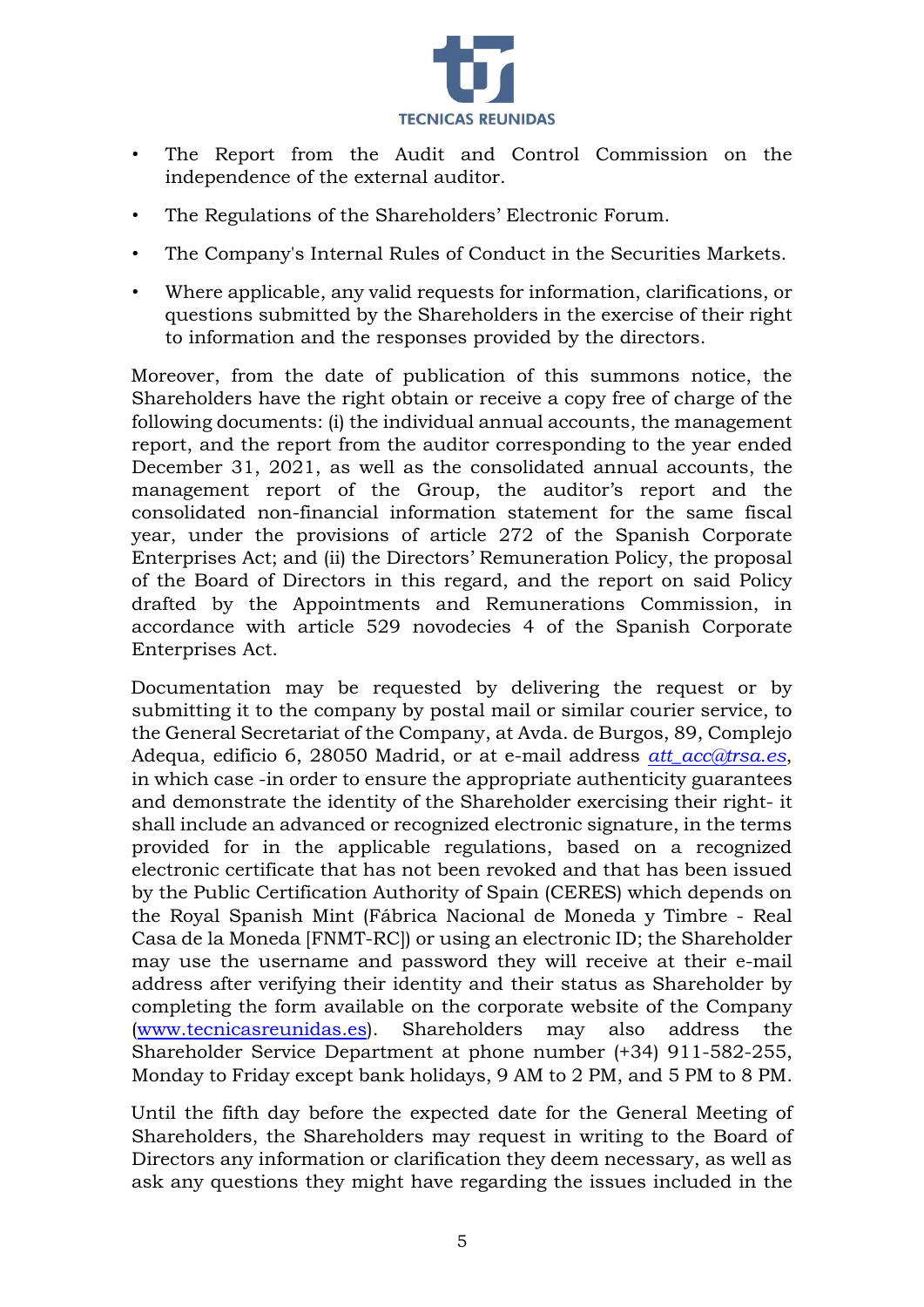

agenda, any information accessible to the public that had been provided by the Company to the National Securities Market Commission since the holding of the last General Meeting of Shareholders (June 29, 2021), and regarding the auditor's report. For this purpose, documentation may be requested by delivering the request or by submitting it to the company by postal mail or similar courier service, to the General Secretariat of the Company, at Avda. de Burgos, 89, Complejo Adequa, edificio 6, 28050 Madrid, or at e-mail address *att\_acc@trsa.es*, in the terms stated in the preceding paragraph.

Regardless of the method used to issue the requests for information, the Shareholder's request must include their name and surname(s), tax identification number (NIF/TIN) and number of shares held by them.

Unless stated otherwise by the Shareholder, any requests for documentation or information received at the aforementioned e-mail address may be answered by the Company by means of a reply to the email address of the Shareholder.

The Shareholder shall be responsible for proving that the request has been sent to the Company in due time and form. The corporate website of the Company [\(www.tecnicasreunidas.es\)](http://www.tecnicasreunidas.es/) will detail the relevant explanations for the exercise of the Shareholder's right to information, under the terms set forth in the applicable regulations.

All of the foregoing without prejudice to the right to verbally request, during the General Meeting's speaking time, the information and clarifications deemed appropriate regarding the matters included in the agenda, as well as the information accessible to the public that the Company may have provided to the National Securities Market Commission since the holding of the last General Meeting and regarding the auditor's report. For these purposes, the shareholders who attend by telematic means may request the information or clarifications they deem appropriate regarding these matters in the terms provided in the announcement of the meeting in accordance with the applicable regulations.

Pursuant to article 26 of the General Meeting Regulations, the Board of Directors is obliged to provide said information, except when the circumstances set forth in article 12.4 of the General Meeting Regulations concur. In the event that it is not possible to satisfy the shareholder's right at the General Meeting, the Board of Directors will provide the requested information in writing to the interested shareholder within seven (7) days following the end of the General Meeting.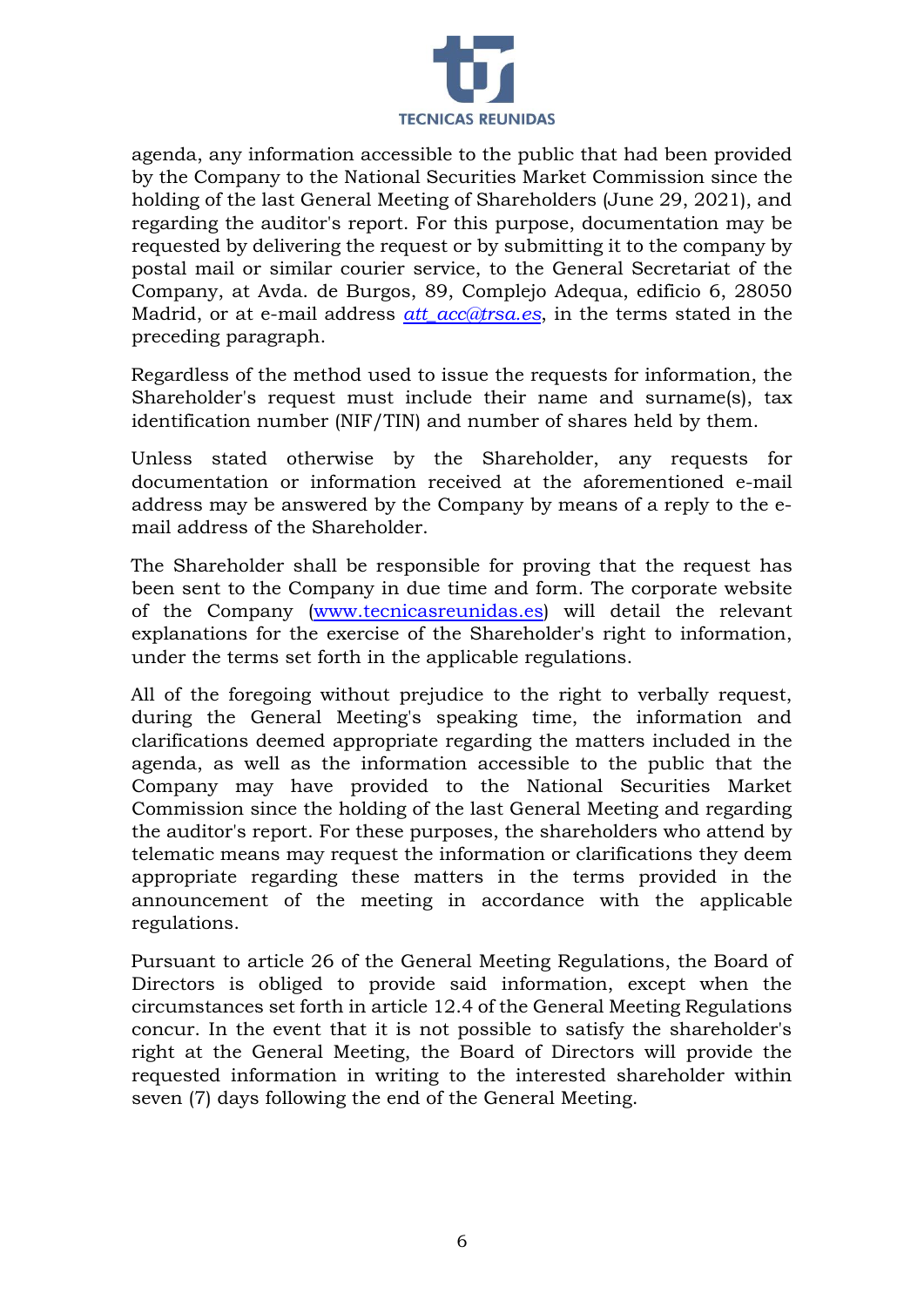

## **4. Right to attendance**

## Health measures, capacity limitation and recommendation for remote participation in the General Meeting

Due to the exceptional circumstances existing at the time of this call, resulting from the COVID-19 pandemic, and with the aim of protecting the health and safety of shareholders, employees and all other persons attending the General Meeting, the Company recommends that all shareholders use the means established for this General Meeting to vote and delegate proxies remotely, prior to it being held, or to attend it remotely, avoiding, as far as possible, physical attendance at the scheduled venue of the General Meeting.

However, shareholders or proxies who wish to attend the General Meeting in person, despite this recommendation, should note that there is a safety protocol that must be followed in order to access the venue, published on the Bank's corporate website [\(www.tecnicasreunidas.es\)](http://www.tecnicasreunidas.es/). This safety protocol may be updated up until the date of the General Meeting with any other measures or recommendations issued in this regard by the competent authorities.

The Company will inform shareholders, also through the Company's corporate website [\(www.tecnicasreunidas.es\)](http://www.tecnicasreunidas.es/), of the limitations and restrictions that could be imposed by the competent authorities on the capacity of the scheduled venue of the General Meeting or any other limitations and restrictions which may be agreed by the Company's Board of Directors due to health safety reasons. Once the capacity limit of the scheduled venue has been reached, taking into account the limitations or restrictions in force, if applicable, it will not be possible to enter the venue of the General Meeting.

#### Minimum number of shares

All Shareholders that hold at least fifty (50) shares shall be entitled to attend the General Meeting, either in person or remotely, as long as the shares are under their name according to the accounting records of the "Sociedad de Gestión de los Sistemas de Registro, Compensación y Liquidación de Valores, S.A.U." (Iberclear) five (5) days prior to the expected date of the Meeting. Shareholders owning fewer than fifty (50) shares may group together for the purpose of attending the General Meeting by conferring their representation to one of them.

# In-person attendance of Shareholders and proxies to the location of the Meeting

Any Shareholders who wish to attend the General Meeting in person shall have the corresponding card of attendance, delegation, and remote voting, or the corresponding standing certificate that, in accordance with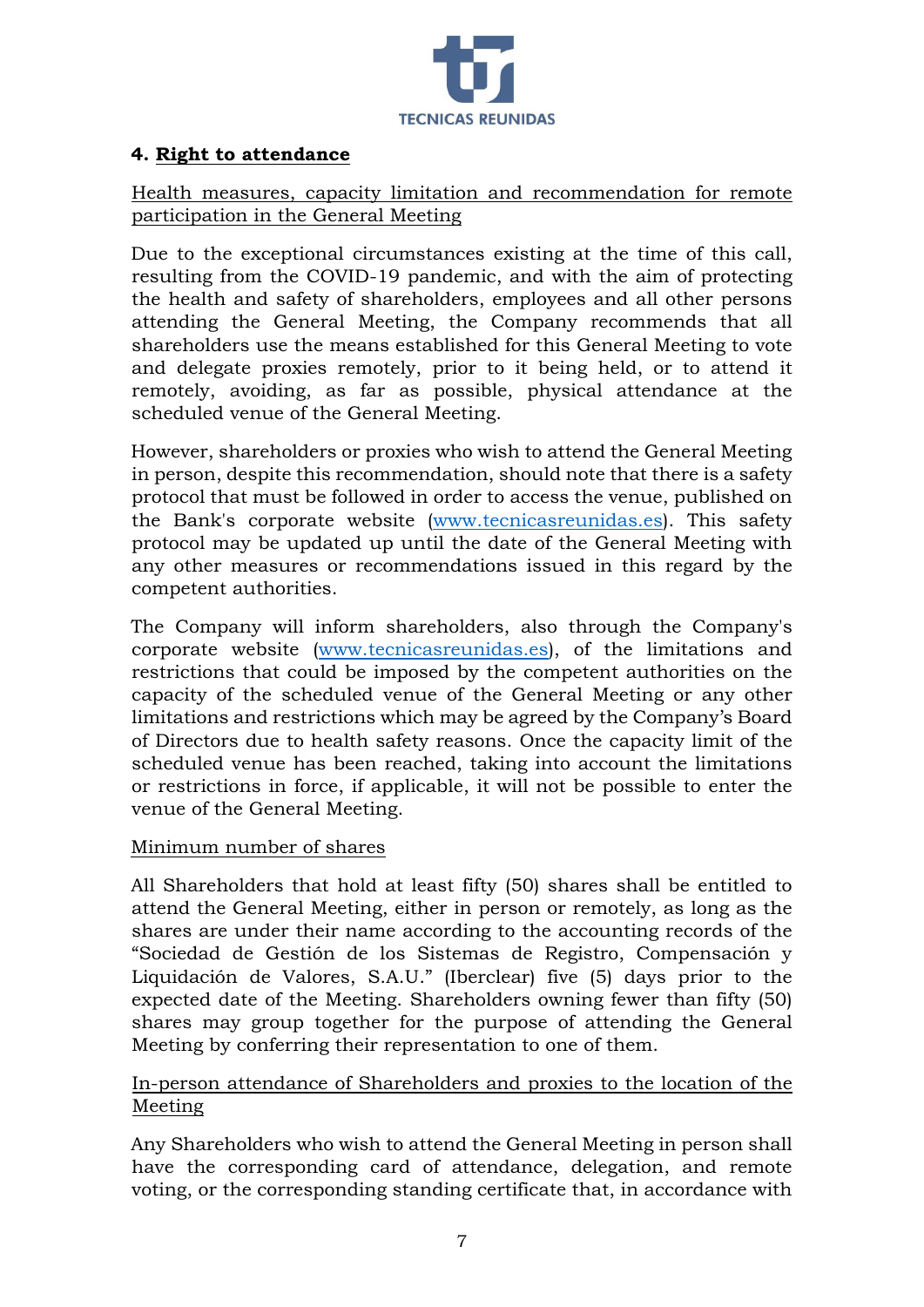

the law, accredits them as a Shareholder, and identify themselves to the personnel responsible for the Shareholders Registry that will be available one hour before the start of the meeting. For the purpose of identifying the Shareholders or their legal proxies, at the access to the edificio where the General Meeting is going to take place the attendance might be requested to provide -along with the card of attendance, delegation, and remote voting, or in the case of legal proxies, copy of the document that certifies the powers granted to them- documents that certify their identity, such as a National Identity Document, Foreigner Identity Document, passport, or any other valid legal documents deemed appropriate by the Company for this purpose. Moreover, if the Shareholder is a legal entity, the individual representing the Shareholder shall provide proof or the powers granted to them.

# Telematic attendance of Shareholders and representatives to the General Meeting

Shareholders or, as the case may be, representatives who wish to attend the General Meeting electronically must observe the terms, forms and modes of exercising their rights described in section 6 of this notice of call.

# **5. Representation and voting through remote means**

Shareholders may delegate their representation or, if they have the right to attendance (due to holding at least fifty [50] shares or grouping with other Shareholders that hold at least fifty [50] shares combined), may issue their vote by remote means under the terms and conditions described below.

The Board of Directors has agreed to authorize the exercise of representation and voting rights using remote means as long as the procedure and identification guarantees are met, along with the conditions regarding the deadline for the reception and certification of their status as Shareholders provided for in this section (5), as well as any other requirements and legal conditions established in the General Meeting of Shareholders Regulations and in the Spanish Corporate Enterprises Act.

# **5.1 General rules applicable to representation**

Shareholders that have attendance rights may be represented at the General Meeting by another person, even if such person is not a Shareholder, in compliance with the requirements and legal conditions established by Law, the Articles of Association, the Meeting's Regulation and this summons.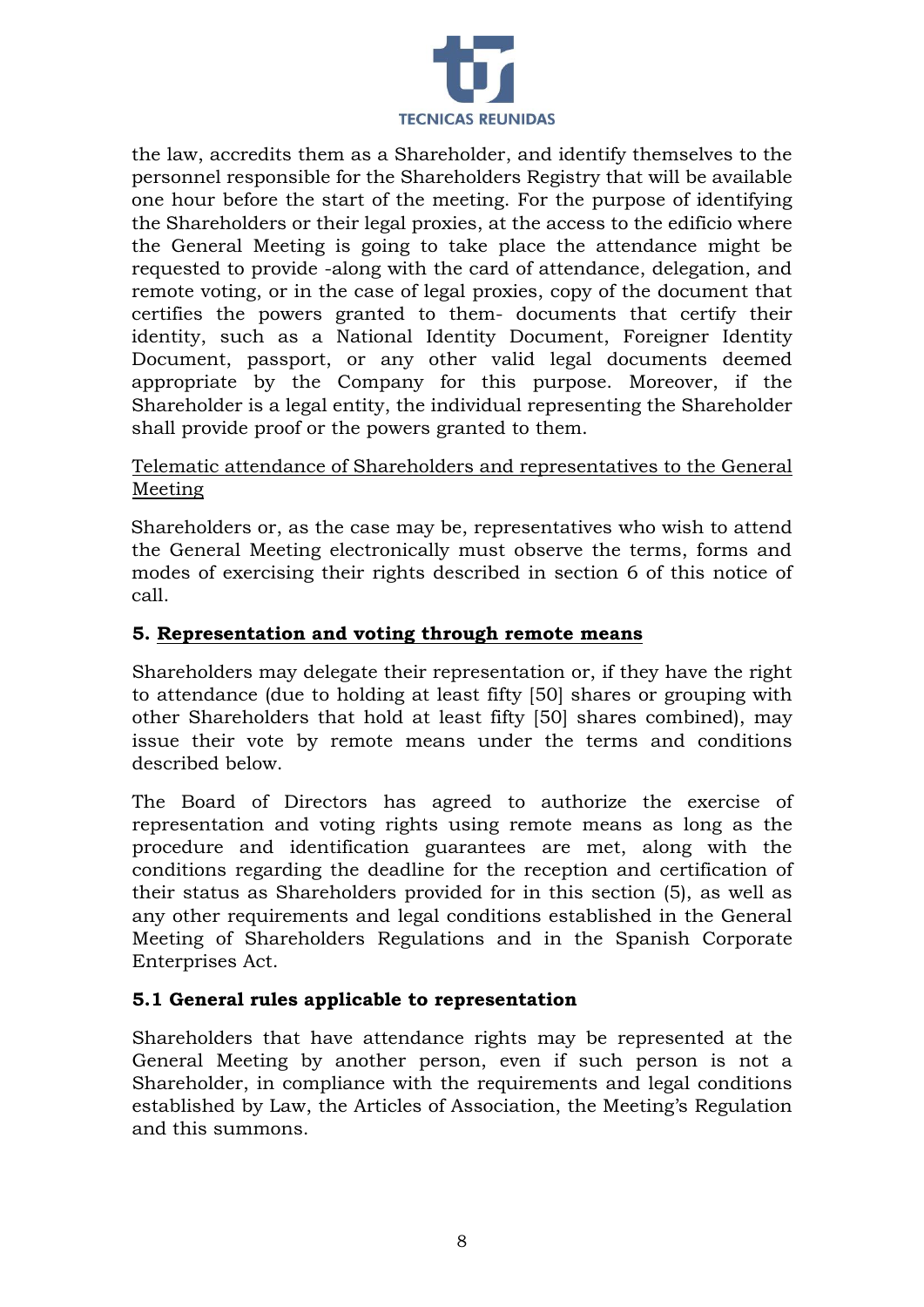

Likewise, Shareholders owning less than fifty (50) shares that intend to exercise their right to attend and vote jointly shall confer their representation to one of them.

The documents certifying representation for the General Shareholders' Meeting shall include at least the following: (i) the date of the General Meeting and the agenda; (ii) the identity of the represented party and the proxy (if not specified, it will be understood that representation has been granted to the Chairperson of the Meeting of Shareholders or, where applicable, the Secretary of the Board of Directors in the event that the Chairperson has a conflict of interest regarding any item of the agenda); (iii) the number of shares held by the represented shareholder; and (iv) the instructions regarding voting for each of the items of the agenda that, if not specified, it will be understood that the instruction made by the represented shareholder is to vote in favor of the proposals of the Board of Directors.

Representation shall be granted in writing or using remote means that meet the requirements established in the General Meeting of Shareholders Regulations and in this summons and as an extraordinary case for the specific Meeting, notwithstanding the provisions of the Spanish Corporate Enterprises Act on family representation and granting of general powers.

Representation is always revocable. In order to be effective, the revocation must be notified to the Company in the same terms provided for the notification of the appointment of a representative. In any case, the inperson or remote attendance to the General Meeting, or remote voting before the Meeting by the represented party, will entail a revocation of the representation. Representation will also be rendered void if the Company is informed of the disposal of the shares.

Before their appointment, the proxy shall communicate to the Shareholder in detail whether there are any conflicts of interest. If the conflict of interest took place after the appointment and the represented Shareholder had not been informed of it, the proxy should inform the Shareholder immediately. In both cases, if no precise voting instructions had been received for each of the subjects on which the proxy would have to vote on the Shareholder's behalf, the proxy shall abstain from voting.

Pursuant to the provisions of articles 523 and 526 of the Spanish Corporate Enterprises Act, we communicate the following conflicts of interest: (i) all the members of the Board of Directors regarding items 4, 7, and 10 of the agenda as well as in the scenarios provided for in section b) or c) of article 526.1 of the Spanish Corporate Enterprises Act (termination, withdrawal, or cessation of directors and exercise of the social action of responsibility) that may be submitted outside the agenda in accordance with the Law; and (ii) regarding items 6.1, 6.2, and 6.3 of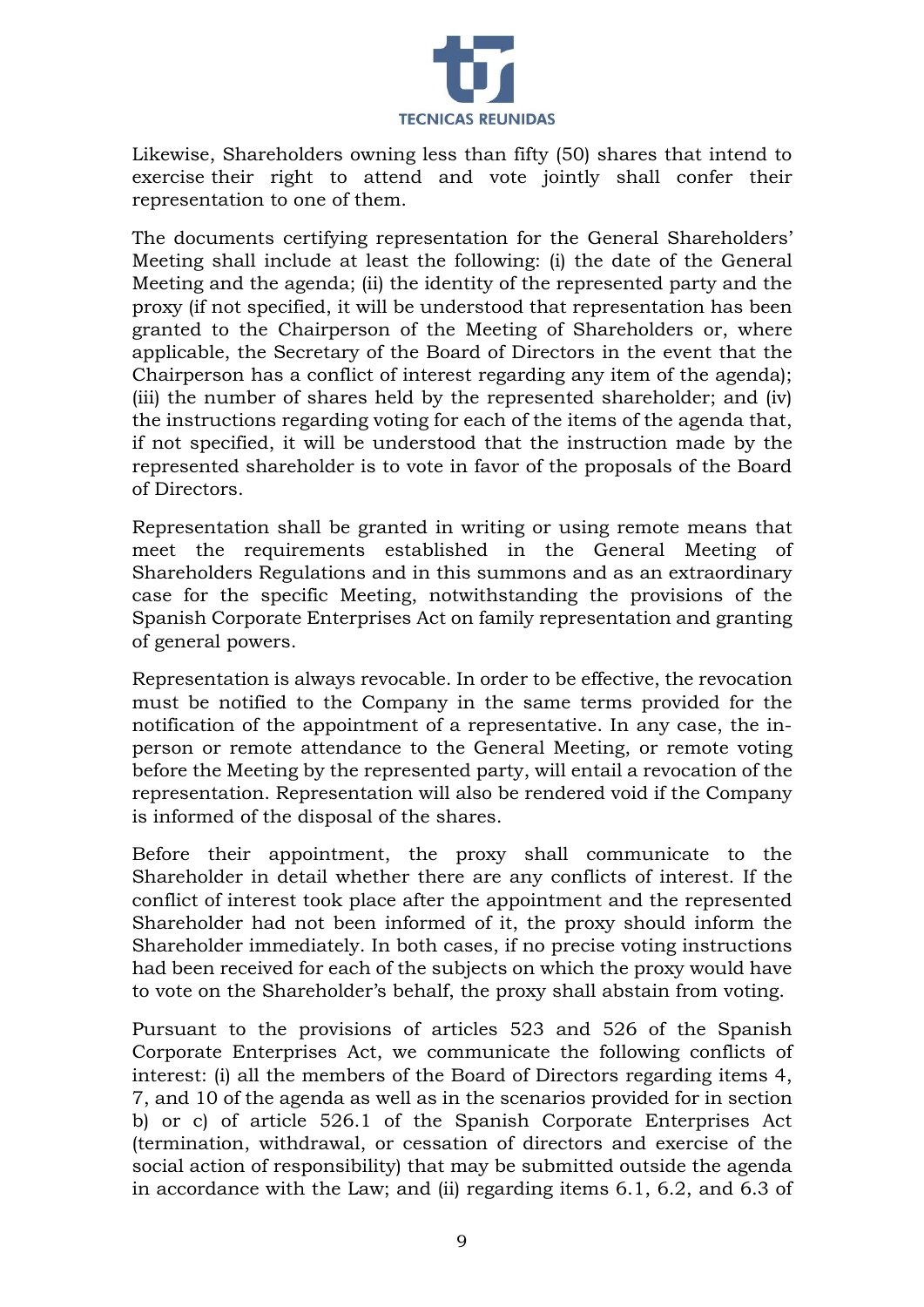

the agenda, only for the people whose appointment or reelection is being proposed.

## **5.2 Representation through remote communication means**

5.2.1 Granting representation through postal delivery or correspondence

In order to grant representation through postal delivery or correspondence, the Shareholders shall fill in and sign the card of attendance, delegation, and remote voting issued in paper by any of the entities with voting interest in Iberclear, or made available by the Shareholders on the corporate website of the Company [\(www.tecnicasreunidas.es\),](http://www.tecnicasreunidas.es/) in the section intended for the signature of the represented party. The card, properly filled in and signed by hand, shall be submitted to the General Secretariat of the Company by postal mail or similar courier service, at Avda. de Burgos, 89, Complejo Adequa, edificio 6, 28050 Madrid. Moreover, the card can be delivered in person properly filled in and signed- at the aforementioned address.

The Shareholder conferring their representation through postal delivery or correspondence undertakes to communicate the representation granted to the proxies. When representation is granted to the Chairperson of the Meeting of Shareholders, a Director, and/or the Secretary of the Board of Directors, this communication will be implicit in the reception of the properly filled in and signed card by the Company.

The person receiving the voting right may only exercise it by attending the Meeting, either in person or remotely under the terms provided in section 6 of this summon.

5.2.2 Granting representation through electronic means

To confer representation through electronic communication with the Company, Shareholders shall use the corporate website of the Company [\(www.tecnicasreunidas.es\).](http://www.tecnicasreunidas.es/)

Taking into account that the mechanism to confer delegation by electronic means must ensure the appropriate authenticity guarantees and demonstrate the identity of the represented party, Shareholders that want to use this type of representation must provide an advanced or recognized electronic signature, in the terms provided for in the applicable regulations, based on a recognized electronic certificate that has not been revoked and that has been issued by the Public Certification Authority of Spain (CERES) which depends on the Royal Spanish Mint (Fábrica Nacional de Moneda y Timbre - Real Casa de la Moneda [FNMT-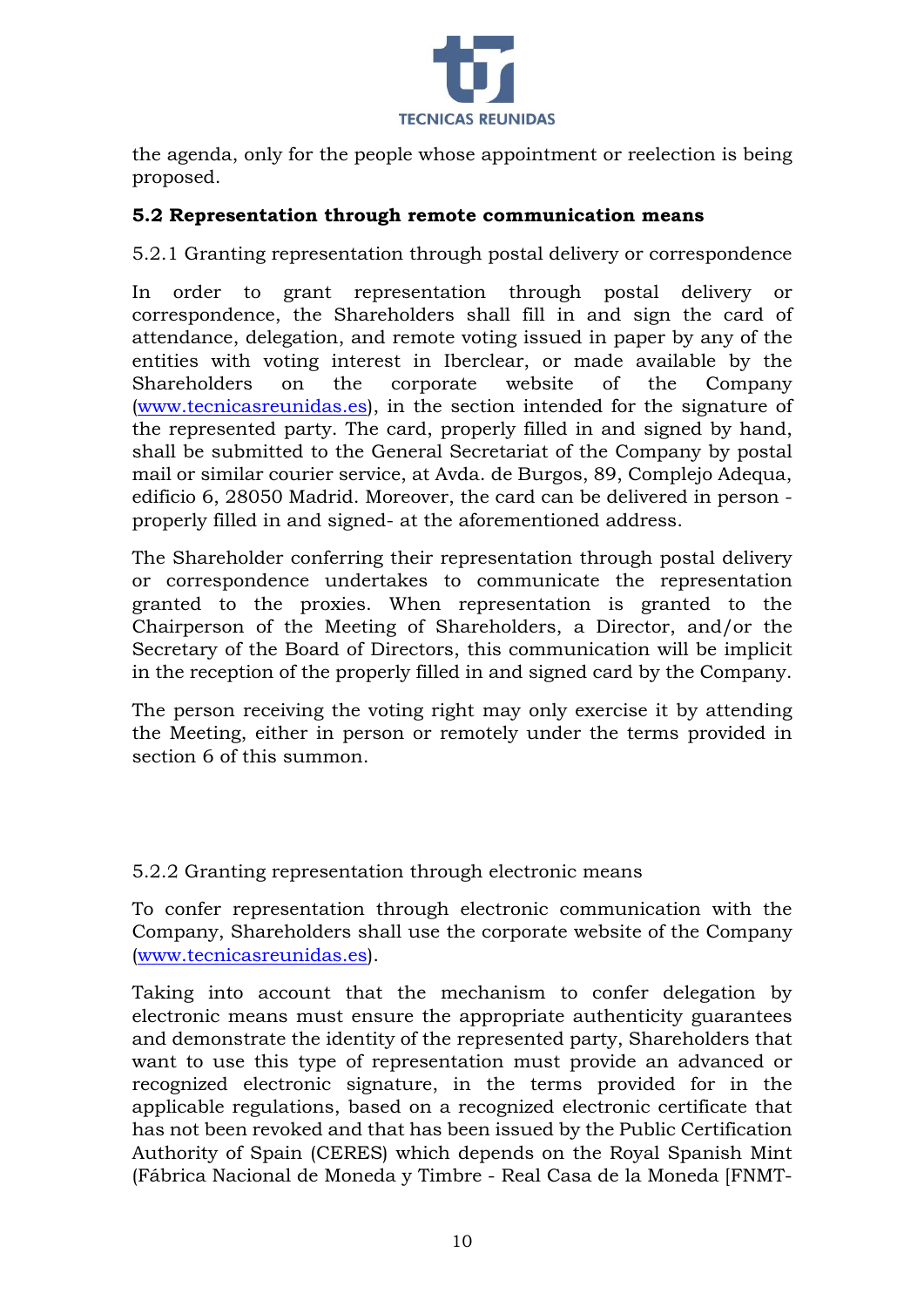

RC]) or using an electronic ID; the Shareholder may use the username and password they will receive at their e-mail address after verifying their identity and their status as Shareholder by completing the form available on the corporate website of the Company [\(www.tecnicasreunidas.es\).](http://www.tecnicasreunidas.es/)

Once the Shareholder has their corresponding electronic signature or their username and password, they may grant representation to a person other than the Shareholder to represent them at the Meeting in the "General Meeting" section of the corporate website of the Company [\(www.tecnicasreunidas.es\)](http://www.tecnicasreunidas.es/) following the instructions stated therein.

The Shareholder granting their representation by electronic means undertakes to inform the proxy of this fact. When representation is granted to the Chairperson of the Meeting, a Director, and/or the Secretary of the Board of Directors, this communication will be implicit in the reception of the electronic delegation by the Company.

The person receiving the voting right may only exercise it by attending the Meeting, either in person or remotely under the terms provided in section 6 of this summons.

## **5.3 Voting through remote communication means**

5.3.1 Voting through postal delivery or correspondence

In order to vote through postal delivery or correspondence, the Shareholders shall fill in and sign the "Remote Voting" section of the card of attendance, delegation, and remote voting issued in paper by any of the entities with voting interest in Iberclear, or made available by the Shareholders on the corporate website of the Company [\(www.tecnicasreunidas.es\).](http://www.tecnicasreunidas.es/) The card, properly filled in and signed by hand, shall be submitted to the General Secretariat of the Company by postal mail or similar courier service, at Avda. de Burgos, 89, Complejo Adequa, edificio 6, 28050 Madrid (Spain). Moreover, the card can be delivered in person -properly filled in and signed- at the aforementioned address.

In the event that the card of attendance, delegation, and remote voting issued by the entity with voting interest in Iberclear does not include the "Remote Voting" section, the Shareholder that wants to issue their vote by postal mail shall download the card from the corporate website of the Company [\(www.tecnicasreunidas.es\),](http://www.tecnicasreunidas.es/) print it on paper, fill it in, and sign it. Once one of the two is filled in and signed by hand, the Shareholder shall submit it to the Company or deliver it in the terms stated above.

5.3.2 Voting through electronic means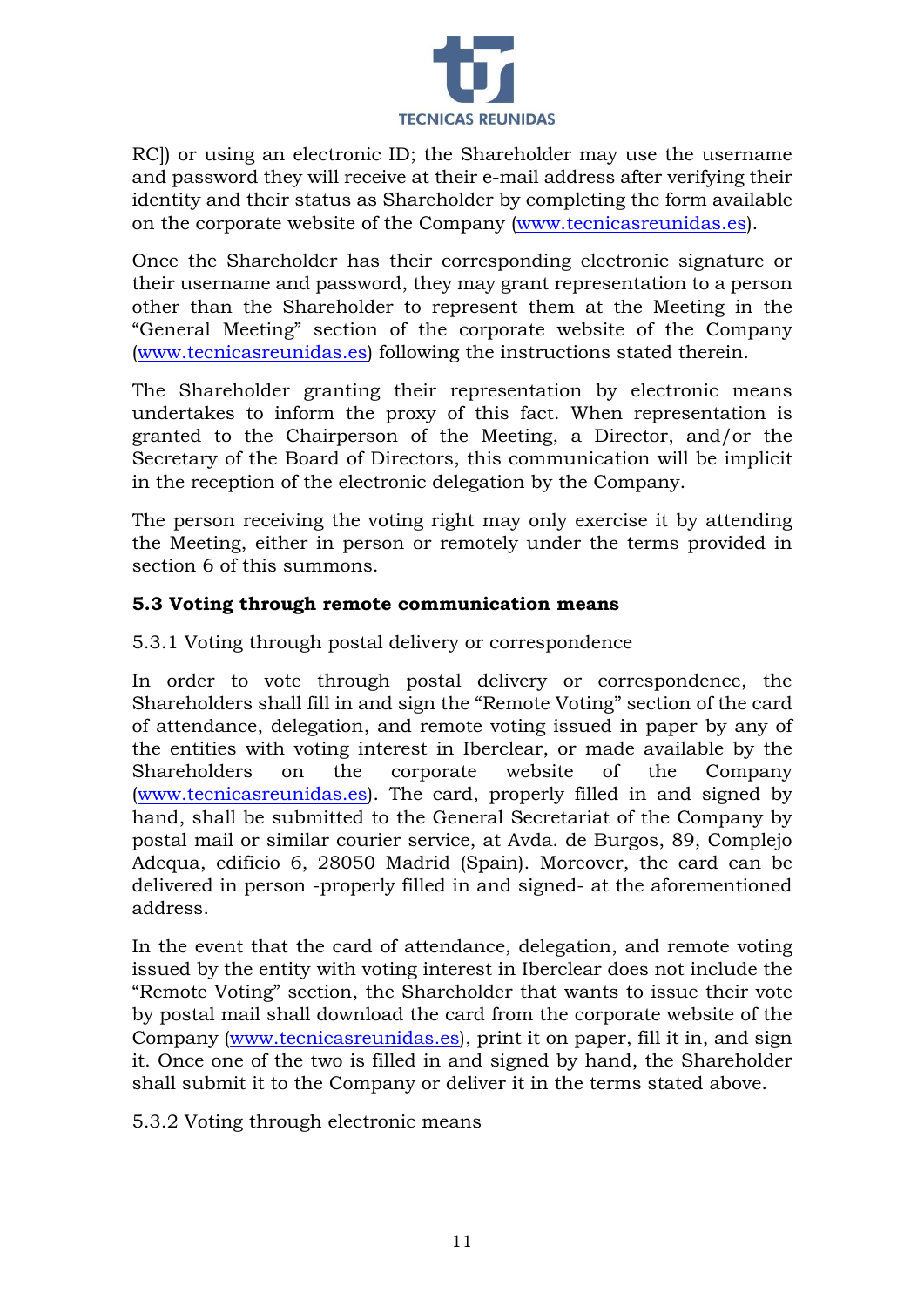

To issue a vote through electronic communication with the Company, Shareholders shall use the corporate website of the Company [\(www.tecnicasreunidas.es\).](http://www.tecnicasreunidas.es/)

Shareholders that wish to use this voting mechanism must provide an advanced or recognized electronic signature, in the terms provided for in the applicable regulations, based on a recognized electronic certificate that has not been revoked and that has been issued by the Public Certification Authority of Spain (CERES) which depends on the Royal Spanish Mint (Fábrica Nacional de Moneda y Timbre - Real Casa de la Moneda [FNMT-RC]) or using an electronic ID; the Shareholder may use the username and password they will receive at their e-mail address after verifying their identity and their status as shareholder by completing the form available on the corporate website of the Company [\(www.tecnicasreunidas.es\).](http://www.tecnicasreunidas.es/)

Once the Shareholder has their corresponding electronic signature or their username and password, they may issue their vote on the items of the agenda remotely in the "General Meeting" section of the corporate website of the Company [\(www.tecnicasreunidas.es\)](http://www.tecnicasreunidas.es/) following the instructions stated therein.

## **5.4. Common rules for the exercise of remote representation and voting rights**

5.4.1 Deadline for reception by the Company and registry of Shareholders/Shareholder Status

Any delegations conferred and any votes issued remotely before the Meeting shall be received by the Company at the aforementioned postal address or on the corporate website [\(www.tecnicasreunidas.es\)](http://www.tecnicasreunidas.es/) no later than 11:59 PM, June 27, 2022. Otherwise they will not be valid.

After the aforementioned deadline, only the delegations issued using the card of the entities with voting interests in Iberclear submitted by the proxy to the personnel in charge of the Shareholders registry within one hour before the start of the Meeting shall be admitted for the purpose of exercising the right to representation.

Delegation and voting shall only be considered valid if the Shareholder status is accredited, verifying that the ownership and number of shares provided by each person granting representation or issuing a vote remotely match the data provided by Iberclear.

5.4.2 Priority rules for remote representation and proxy voting and inperson attendance to the General Meeting

a) Personal attendance to the General Meeting, either in person or remotely, by a Shareholder that has delegated their representation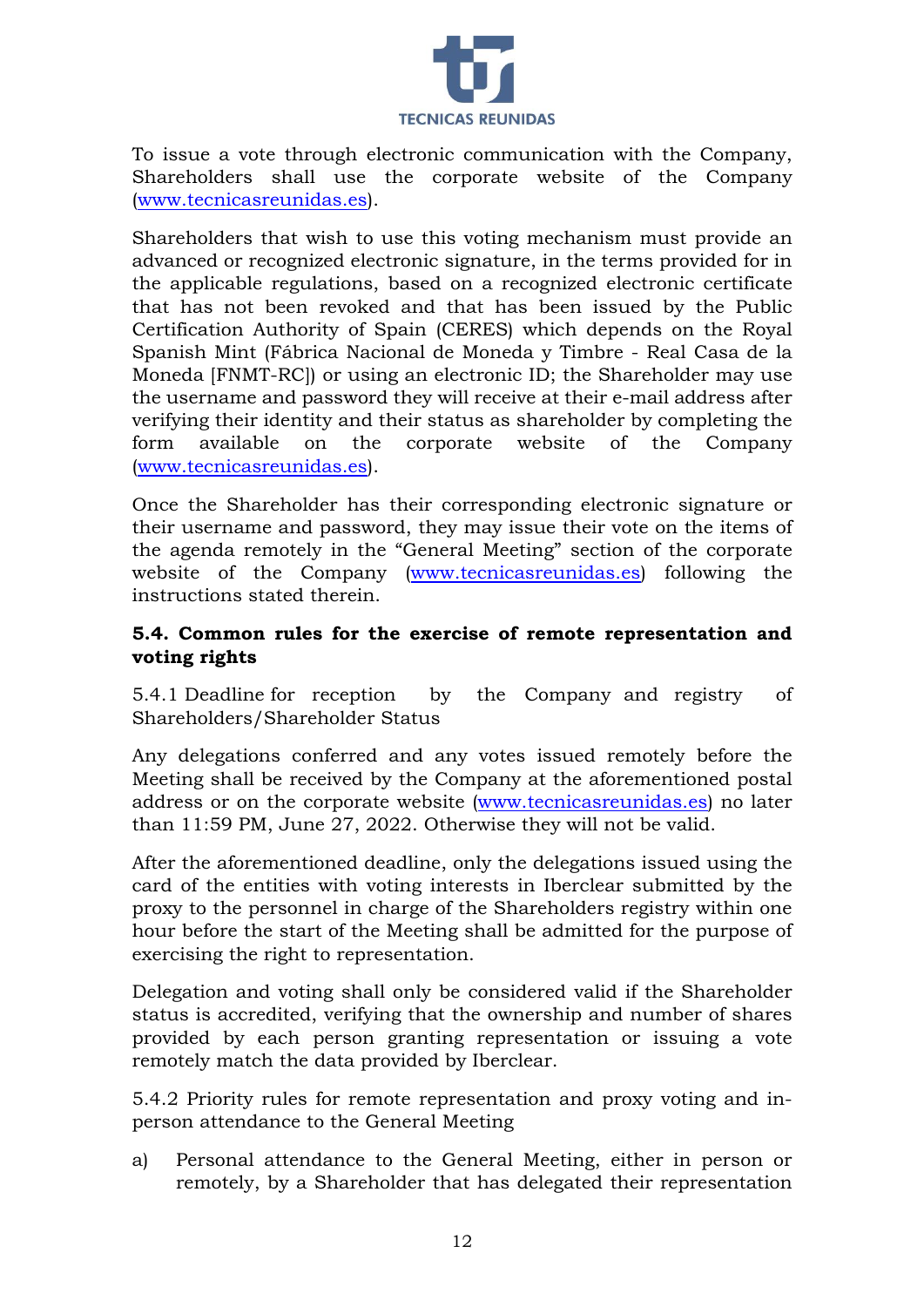

or issued their vote beforehand using remote means of communication, regardless of the method, will render the delegation or proxy vote void.

- b) If a Shareholder delegates several times, the latest one shall have priority provided that the date can be proven with certainty.
- c) If there is no certainty about the moment in which the Shareholder made any of the delegations or votes, the vote, regardless of the means used for its emission, will prevail over the delegation.
- d) If a Shareholder issues different votes, the latest vote shall prevail.
- 5.4.3 Other provisions
- a) If electronic means are used, only one electronic action (delegation or voting) and one revocation shall be allowed. Revocation renders the delegation or vote issued void, but it does not permit a new delegation or a new vote using electronic means since the first vote or delegation depleted this right.
- b) The disposal of shares whose ownership grants the right to a vote, as long as this is known by the Company at least five days before the date of the General Meeting, shall render the vote issued and the delegation granted void.
- c) It is the exclusive responsibility of the Shareholder to hold on to their electronic ID card, electronic certificate, or username and password to use the delegation and electronic vote services.
- d) Shareholders entitled to attendance who issue their vote remotely in accordance with the provisions of this notice shall be considered as present for the purposes of the General Meeting.
- e) Pursuant to the provisions of article 126 of the Spanish Corporate Enterprises Act, it is assumed that the co-holder that performs an action (delegation, proxy voting, or remote attendance) has been appointed by the other co-holders to exercise their shareholder rights.
- f) In the event that the Shareholder is a legal entity, they shall provide a copy of the power for the purposes of the attendance, delegation, and remote voting card and communicate any change or revocation of the powers held by their proxy. Therefore, the Company shall not be held responsible until this notification has taken place as long as it takes place before the start of the General Meeting.
- g) In the event of conflicts of interest, the governing rules shall be the provisions of the Spanish Corporate Enterprises Act, the Bylaws,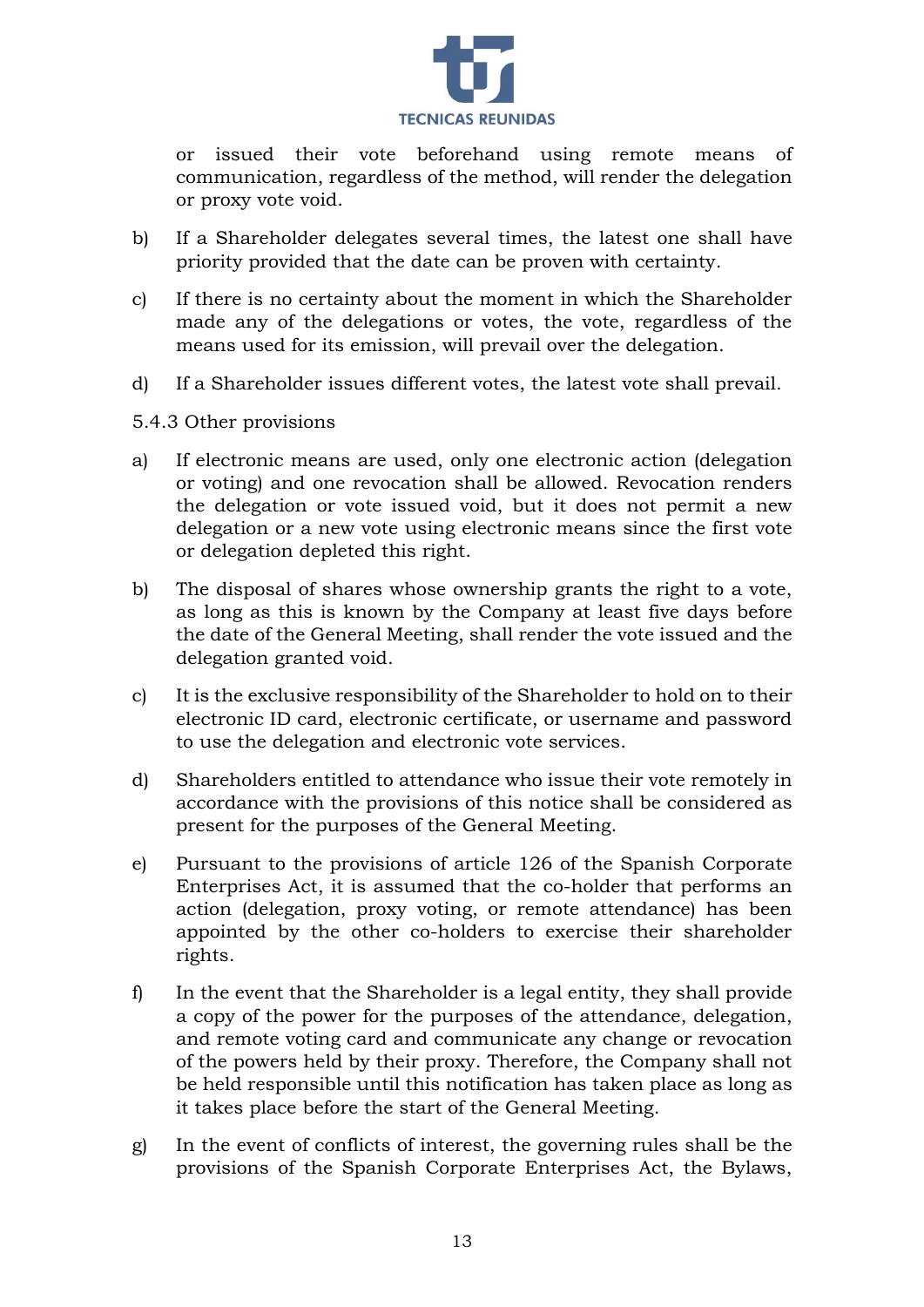

and the General Meeting of Shareholders Regulations of the Company, as well as the delegation.

h) Likewise, in order to facilitate the exercise of their rights, people with disabilities and elderly people, as well as any other Shareholders that so desire, may contact e-mail address *att\_acc@trsa.es*, the Shareholders Service phone number (+34) 911.582.255, or visit the corporate website of the Company [\(www.tecnicasreunidas.es\).](http://www.tecnicasreunidas.es/)

#### 5.4.4 Technical issues

- a) The Company reserves the right to modify, suspend, cancel, or restrict the electronic voting and delegation mechanisms when so required due to technical or security reasons.
- b) The Company shall not be held liable for any harm experienced by the Shareholders derived from faults, overloads, power outages, connection issues, malfunction of the e-mail service, or any similar events that are outside the Company's discretion and affect the use of the remote voting and delegation mechanisms.

#### **6. Remote attendance to the General Meeting**

Notwithstanding the provisions of the previous sections, any Shareholders that hold attendance rights and their proxies shall be entitled to attend the General Meeting remotely, in accordance with the provisions of article 17 of the Bylaws, article 33 of the General Meeting Regulations, and article 182 of the Spanish Corporate Enterprises Act.

#### **6.1 Sign up, accreditation, and login**

In order to ensure adequate management of the remote attendance systems, Shareholders that wish to attend the Meeting remotely shall:

a) Sign up to the "Remote attendance" platform, following the link on the corporate website of the Company (www.tecnicasreunidas.es), and accrediting their identity between 10:00 AM June 14, 2022, and 11:59 PM June 27, 2022, using one of the following methods: (i) Electronic National Identity Document; (ii) an advanced or recognized electronic signature, in the terms provided for in the applicable regulations, based on a recognized electronic certificate that has not been revoked and that has been issued by the Public Certification Authority of Spain (CERES) which depends on the Royal Spanish Mint (Fábrica Nacional de Moneda y Timbre - Real Casa de la Moneda [FNMT-RC]); or (iii) the username and password that the Shareholder will receive in their e-mail address after verifying their identity and Shareholder status by completing the registration form available in the appropriate section of the aforementioned "Remote attendance" platform of the corporate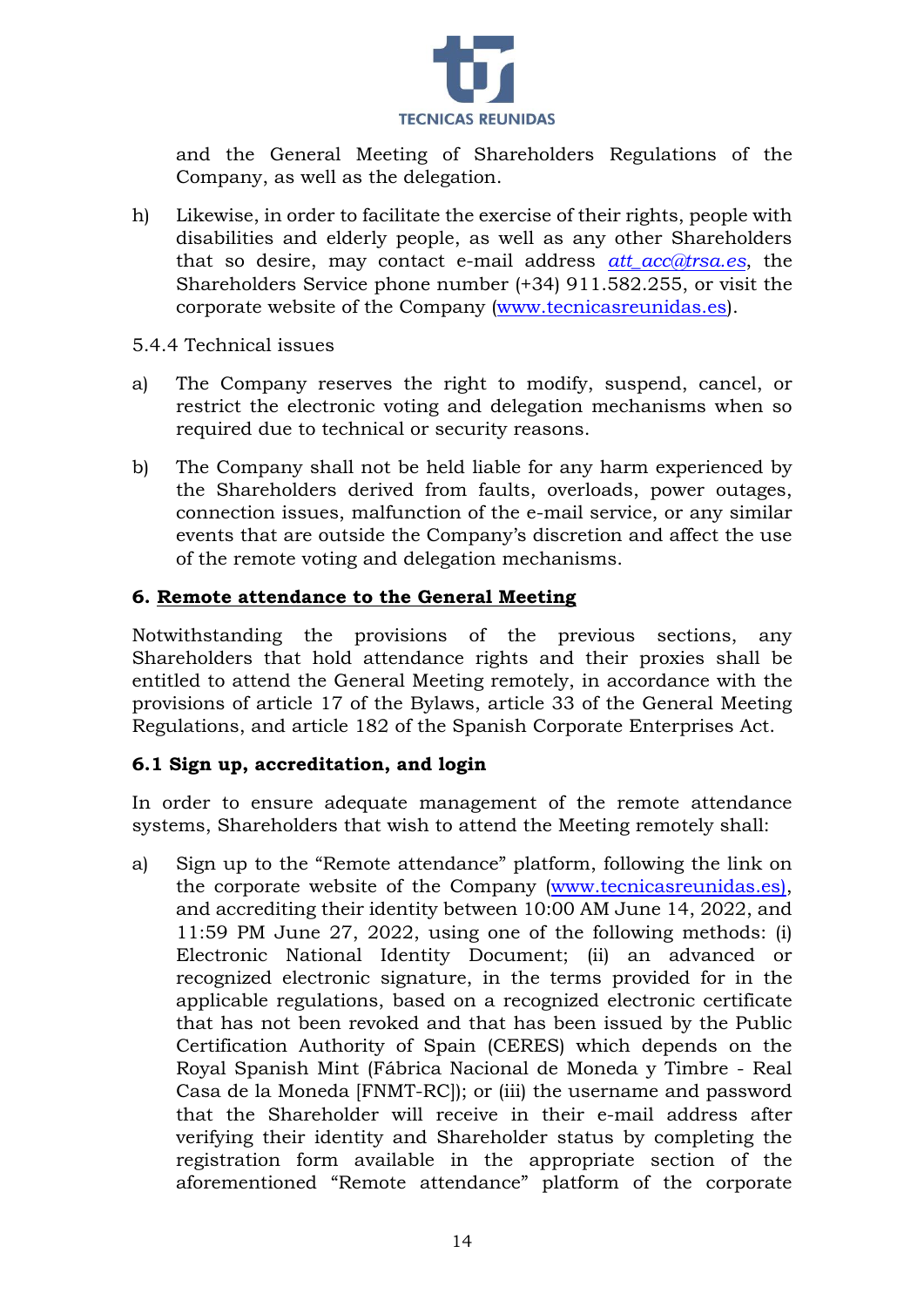

website. Shareholders will not be allowed to sign up after this deadline. The Company reserves the right to request Shareholders to provide additional identification to verify their Shareholder status.

b) Once the Shareholder has signed up following the steps above, a) they shall log into the "Remote attendance" platform, following the link on the corporate website of the Company (www.tecnicasreunidas.es), on June 28, 2022, between 11:00 AM and 12:00 PM, certifying their identity using one of the methods described in section a). Once the Meeting has started, only Shareholders that have logged in and accredited their identity as described above will be allowed to vote and/or speak.

In the event that the General Meeting cannot be held on June 28 on first summons due to insufficient quorum, this fact will be communicated through the "Remote Attendance" platform and Shareholders that had logged into it on first summons shall login again on June 29, between 11:00 AM and 12:00 PM in order to be deemed in attendance to the General Meeting.

For a proxy to attend the General Meeting remotely, notwithstanding the need to accredit their delegation as per section 5.2 above, they shall sign up on the "Remote Attendance" platform on the corporate website [\(www.tecnicasreunidas.es\)](http://www.tecnicasreunidas.es/) and identify themselves as remote attendances in the same terms provided before in sections a) and b) above regarding Shareholders.

# **6.2 Exercise of the rights to intervention, information, and proposals**

Shareholders or proxies that, in the exercise of their rights, wish to intervene remotely in the Meeting and, if applicable, request information or clarifications regarding the agenda items, request clarifications on the information accessible to the public that the Company had provided to the National Commission of the Securities Market between the date of the last General Meeting or regarding the auditor's report, or issue any proposals allowed by Law, shall submit their contributions, questions, or proposals in writing by means of an electronic message or attaching a written document on the "Remote Attendance" platform, using the link on the corporate website between 11:00 AM and 12:00 PM on the date of the Meeting.

Remote attendees that wish to have their intervention recorded word-byword in the minutes of the Meeting shall state so clearly and explicitly in their intervention.

Remote interventions from the attendees shall be answered verbally during the General Meeting of Shareholders within seven days after the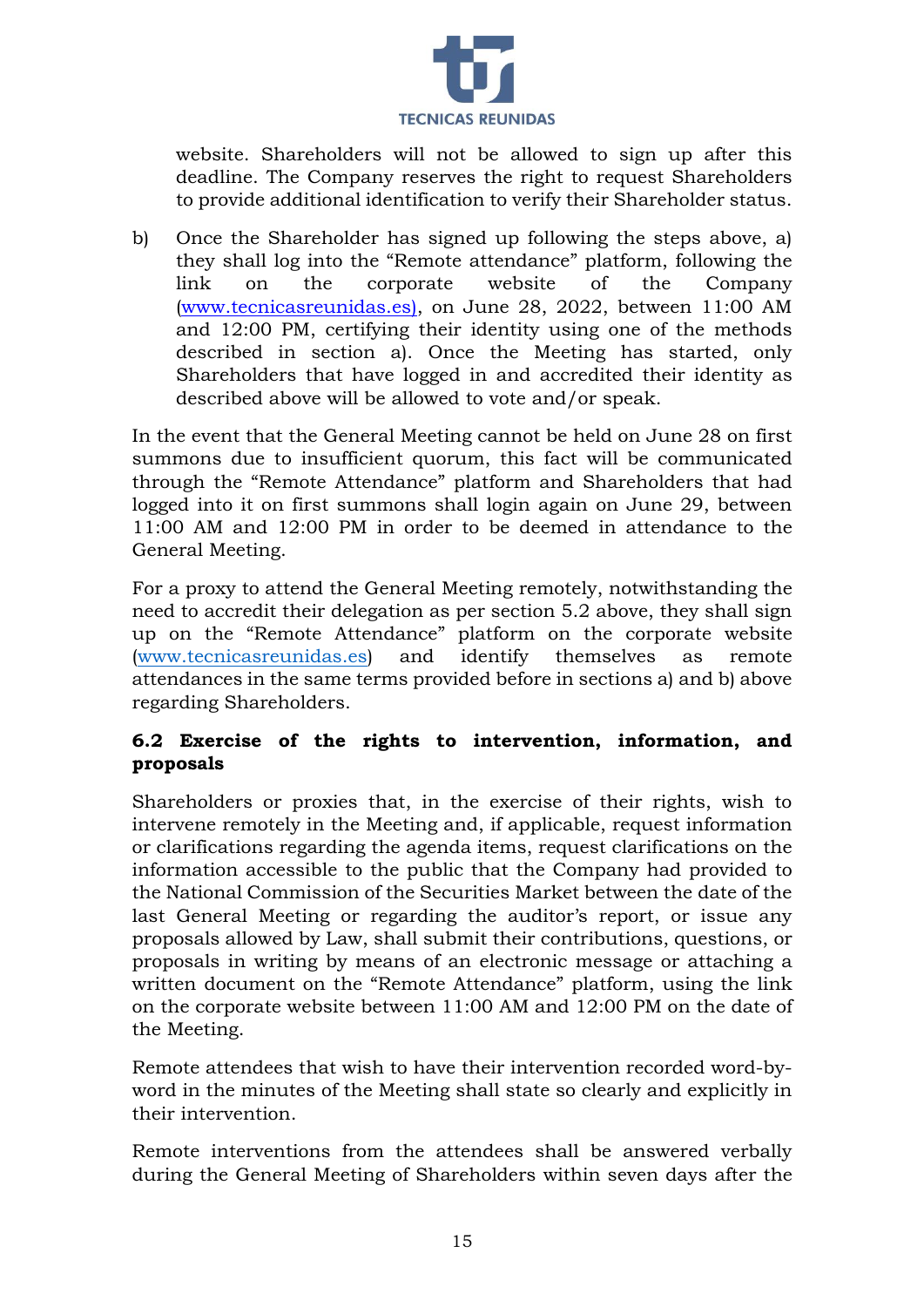

Meeting, in accordance with the provisions of the Spanish Corporate Enterprises Act.

# **6.3 Voting**

Attendees may vote remotely on the proposals related to the items of the agenda with the mechanism intended for that purpose on the "Remote attendance" platform using the link on the corporate website (www.tecnicasreunidas.es), from the moment they login as remote assistance on the day of the Meeting and until the voting on the agreement proposals concludes.

Regarding agreement proposals on subjects not included in the agenda that might have been submitted under the legally admissible circumstances, attendees may vote remotely from the moment said proposals are read and enabled on the corresponding form on the "Remote attendance" platform using the link on the corporate website [\(www.tecnicasreunidas.es\),](http://www.tecnicasreunidas.es/) from the moment they login as remote assistance on the day of the Meeting and until the voting on the agreement proposals concludes.

# **6.4 Leaving the Meeting**

Any remote attendees that wish to explicitly leave the meeting shall do so by submitting an electronic communication on the "Remote Attendance" platform on the corporate website. Once they have communicated their explicit decision to leave the Meeting, all the actions carried out afterwards shall not be considered valid.

# **6.5 Other aspects**

Attendance shall only be considered valid if the shareholder status is accredited, verifying that the ownership and number of shares provided by each person attending remotely match the data provided by Iberclear.

Remote attendance of Shareholders will take priority over votes issued remotely and the representation powers granted before the General Meeting.

The Company shall not be held liable for any harm experienced by the Shareholders or proxies derived from occasional unavailability of its website, as well as faults, overloads, power outages, connection issues, or any similar events that are outside the Company's discretion, without prejudice that any necessary measures are taken, including a possible temporary suspension or delay of the Meeting if it were required to guarantee that the Shareholders or their proxies can exercise their rights.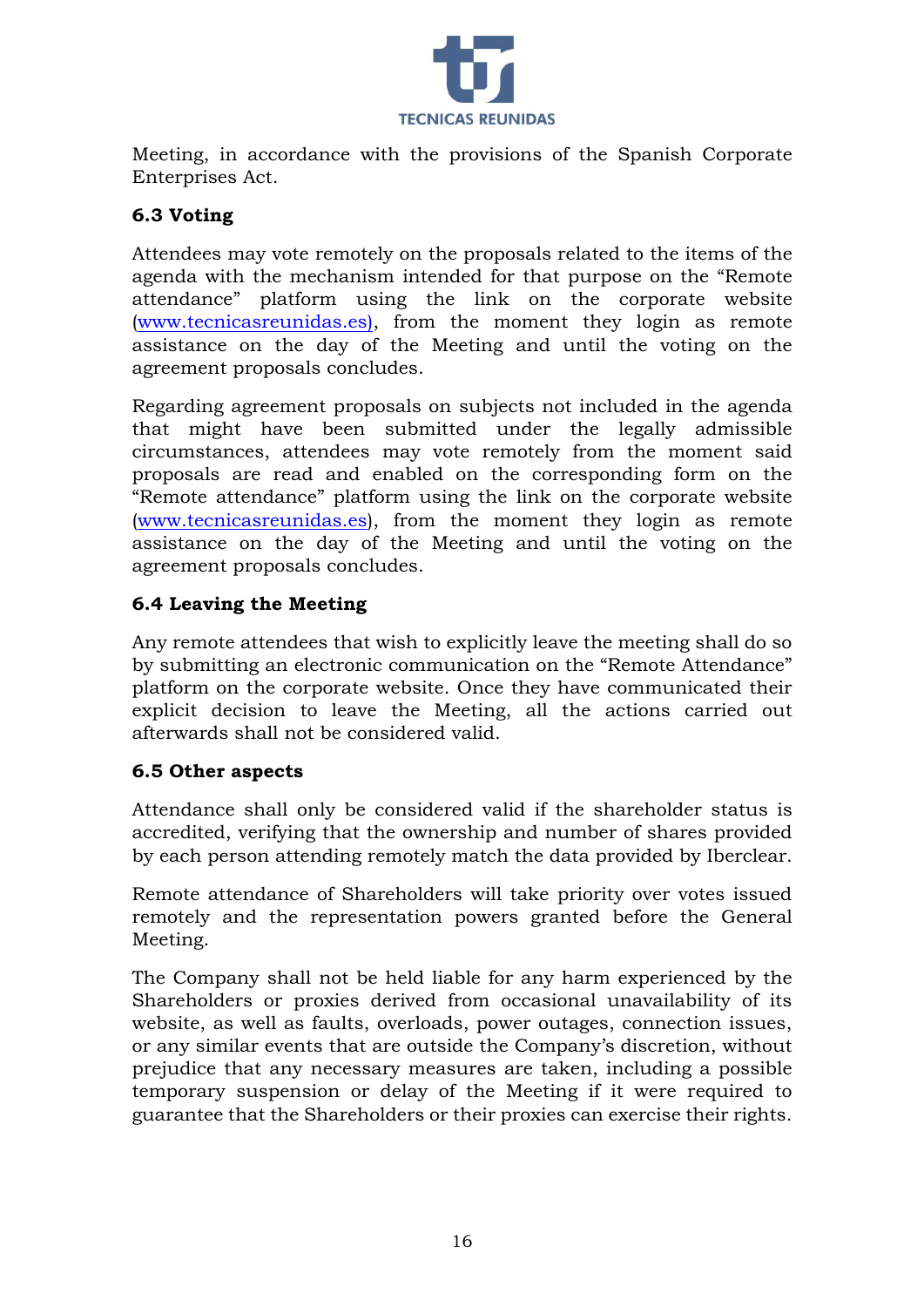

The rules for remote attendance to the General Meeting established by the Board of Directors are available for the Shareholders on the website of the Company, www.tecnicasreunidas.es.

# **7. Live broadcasting of the General Meeting**

The General Meeting will be broadcast in real time on the website of the Company [\(www.tecnicasreunidas.es\),](http://www.ebrofoods.es/) and both Shareholders and non-Shareholders of the Company will have access to the broadcast.

# **8. Electronic Shareholder's Forum**

Pursuant to the provisions of article 539.2 of the Spanish Corporate Enterprises Act, the Company will provide an Electronic Shareholder's Forum, in the "Electronic Shareholder's Forum" section of the corporate website of the Company [\(www.tecnicasreunidas.es\),](http://www.tecnicasreunidas.es/) which will be accessible with due proof of identity by both individual Shareholders and voluntary associations of Shareholders that may be arranged in accordance with the provisions of article 539.4 of the Spanish Corporate Enterprises Act.

It will be possible to submit proposals to the Forum to introduce as part of the agenda of the summons, as well as adhesion requests to said proposals, initiatives to reach the percentage required to exercise a minority right as established by Law, and voluntary representation offers or requests.

Once the Shareholders have accessed the Forum using the corporate website of the Company [\(www.tecnicasreunidas.es\),](http://www.tecnicasreunidas.es/) they should identify themselves by providing an electronic signature based on an Electronic User Certificate issued by the Spanish Royal Mint or an electronic ID card or the username and password obtained on the corporate website of the Company, [www.tecnicasreunidas.es.](http://www.tecnicasreunidas.es/) Legal entities and non-residents in Spain shall check with the Shareholder's Office to make use of the mechanisms of participation in the Electronic Shareholder's Forum with all due security guarantees.

Use and access to the Electronic Shareholder's Forum is regulated by the Electronic Shareholder's Forum Regulations approved by the Board of Directors and made available for Shareholders on the corporate website [\(www.tecnicasreunidas.es\).](http://www.tecnicasreunidas.es/)

# **9. Data protection**

Técnicas Reunidas, S.A. (the "Company"), with TIN A28092583 and registered address at Avda. de Burgos, 89, Complejo Adequa, edificio 6, 28050 Madrid, is the Data Controller of the personal data submitted by the Shareholders to the Company for the exercise of their rights to attendance, delegation, and coting at the General Meeting or provided by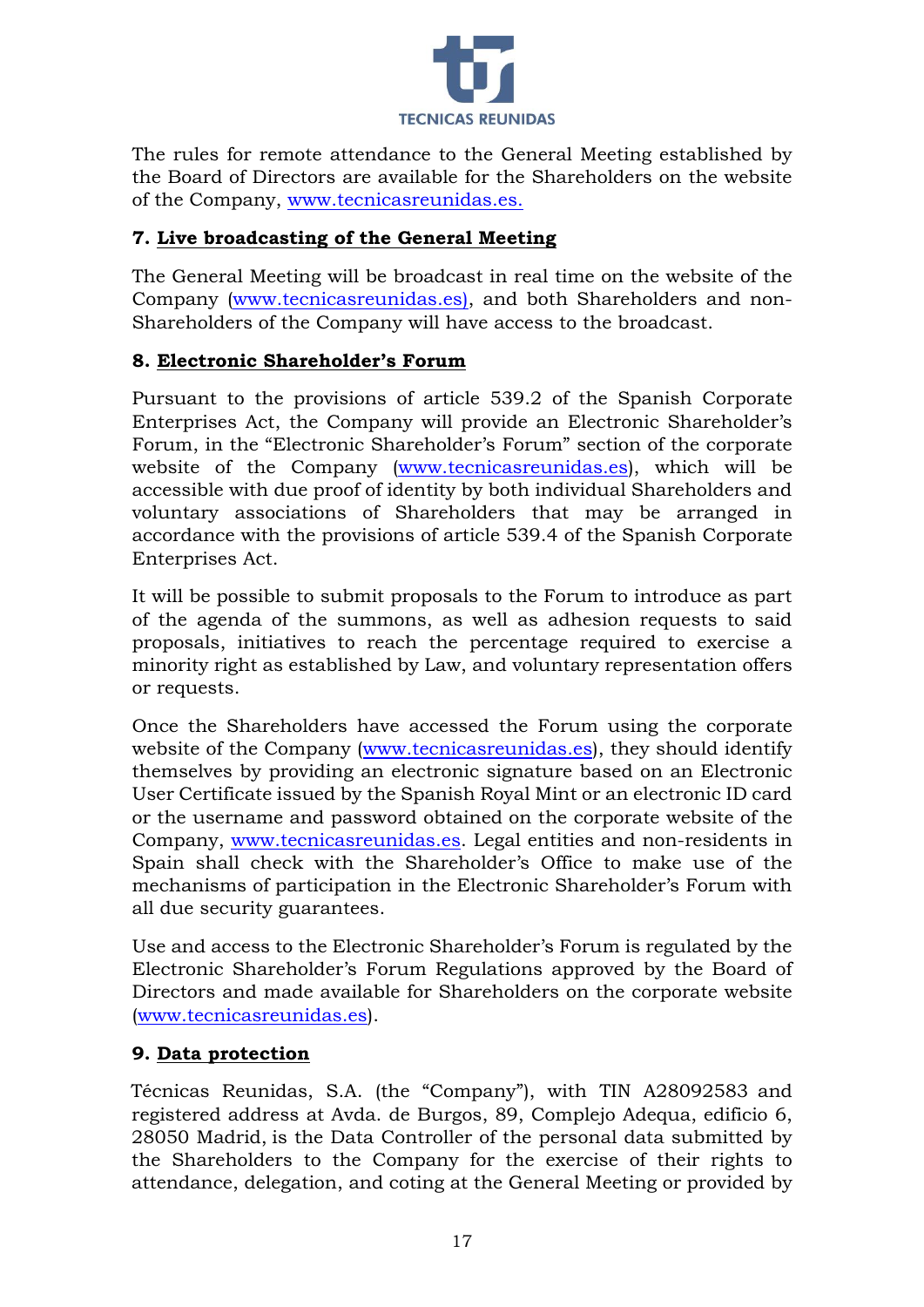

the banks, associations, and security entities used by the Shareholders to hold their shares, through the entity enabled to record book entries, Iberclear, as well as any personal data generated in the context of the shareholders' attendance to the General Meeting.

Personal data will be processed by the Company for the following purposes:

- Manage the development, compliance, and control of the existing equity instrument as well as the summons, execution, and communication of the General Meeting, as well as comply with its legal duties.
- The justification for the processing is the legal obligation established in article 192 of the Spanish Corporate Enterprises Act, which requires the creation of a list of attendees to hold the General Meeting. Moreover, the aforementioned regulation governs the management and provision of different rights associated to the Shareholder status.
- − Record and broadcast the General Meeting. The legitimacy for data processing is the legitimate interest of the Company in the good performance and control of the relationship between the Company and the Shareholders, motivated by the fulfillment of any legal obligations to which the Company is subject, as well as the recommendations of the Code of Good Governance of Listed Companies of the National Securities Market Commission.

The data provided will be stored as long as need in order to guarantee compliance with the legal obligations of the Company.

Moreover, Shareholders are informed that they will be able to exercise their rights to access, rectification, and suppression of data, request a limit to the processing, oppose the processing and, where applicable, request portability of their datal, by sending an e-mail to  $\text{privacy}(a)$ trsa.es or by postal mail at Avda. de Burgos, 89, Complejo Adequa, edificio 6, 28050 Madrid, providing a copy of their ID card or valid identification document, stating which right they wish to exercise. Moreover, if they are not satisfied with the exercise of their rights, they may contact the Data Protection Delegate at e-mail address privacy@trsa.es or submit a complaint to the Spanish Data Protection Agency at [www.aepd.es.](http://www.aepd.es/)

Personal data might be provided to the Notary's Offices to take the minutes of the General Meeting as well as to third parties with recognized right to information according to law, or accessible to the public to the extent that they are part of the documentation available on the corporate website of the Company [\(www.tecnicasreunidas.es\)](http://www.tecnicasreunidas.es/) or are expressed at the General Meeting, whose development will be subject to audiovisual recording and public dissemination on the Company's corporate website